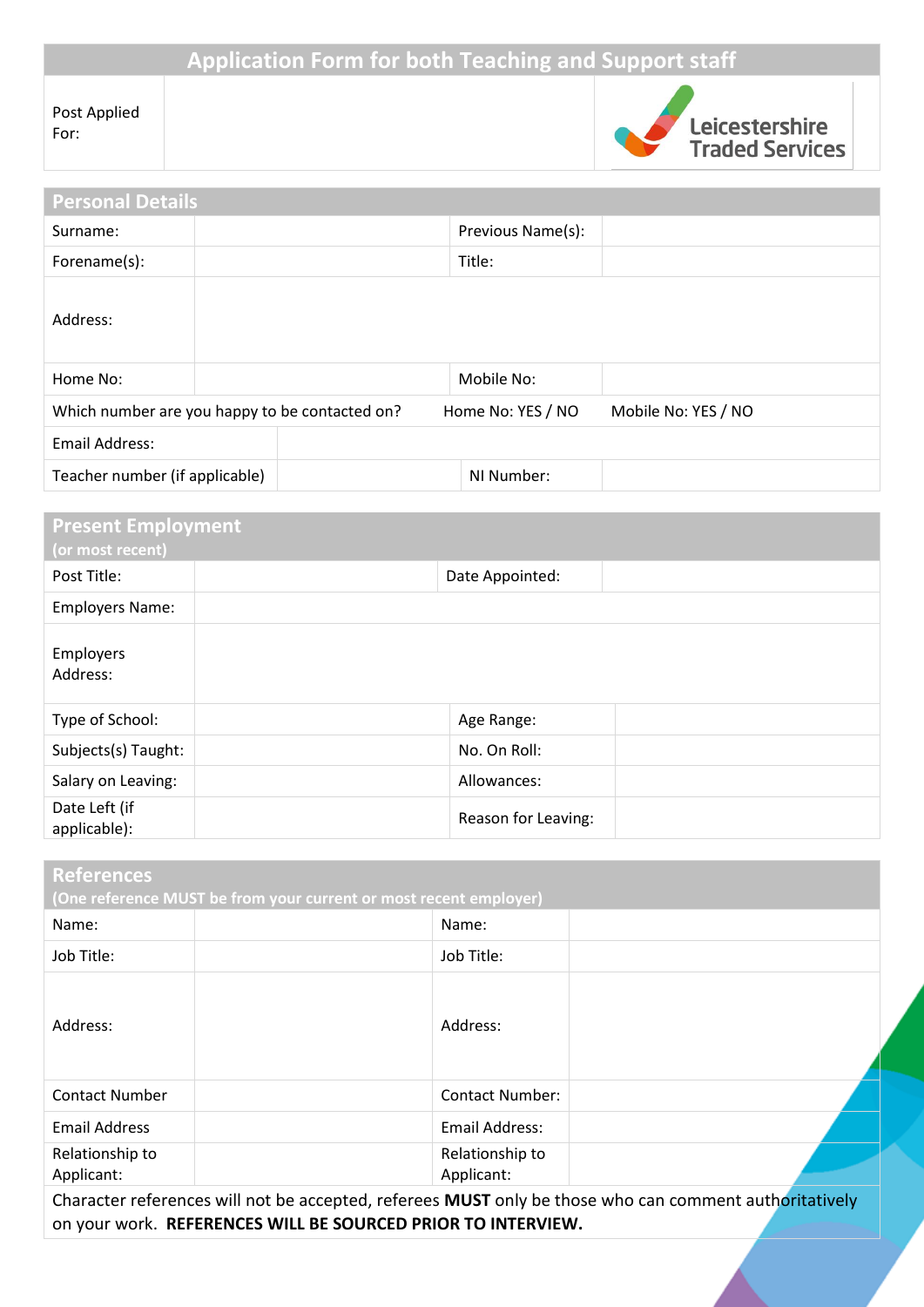| Previous Employment - Teaching & Non-Teaching Posts - starting with the most recent<br>(Please add more lines if required) |  |                            |       |                             |                     |
|----------------------------------------------------------------------------------------------------------------------------|--|----------------------------|-------|-----------------------------|---------------------|
| Dates:<br>From:<br>To:                                                                                                     |  | Employer's Name & Address: | Post: | Salary (inc<br>allowances): | Reason for leaving: |
|                                                                                                                            |  |                            |       |                             |                     |
|                                                                                                                            |  |                            |       |                             |                     |
|                                                                                                                            |  |                            |       |                             |                     |
|                                                                                                                            |  |                            |       |                             |                     |
|                                                                                                                            |  |                            |       |                             |                     |
|                                                                                                                            |  |                            |       |                             |                     |
|                                                                                                                            |  |                            |       |                             |                     |
|                                                                                                                            |  |                            |       |                             |                     |
|                                                                                                                            |  |                            |       |                             |                     |
|                                                                                                                            |  |                            |       |                             |                     |
|                                                                                                                            |  |                            |       |                             |                     |
|                                                                                                                            |  |                            |       |                             |                     |

| <b>Education</b> |     |                               |                 |        |
|------------------|-----|-------------------------------|-----------------|--------|
| Dates:           |     | Establishment Name & Address: | Qualifications: | Grade: |
| From:            | To: |                               |                 |        |
|                  |     |                               |                 |        |
|                  |     |                               |                 |        |
|                  |     |                               |                 |        |
|                  |     |                               |                 |        |
|                  |     |                               |                 |        |
|                  |     |                               |                 |        |
|                  |     |                               |                 |        |
|                  |     |                               |                 |        |
|                  |     |                               |                 |        |
|                  |     |                               |                 |        |
|                  |     |                               |                 |        |
|                  |     |                               |                 |        |
|                  |     |                               |                 |        |
|                  |     |                               |                 |        |
|                  |     |                               |                 |        |
|                  |     |                               |                 |        |
|                  |     |                               |                 |        |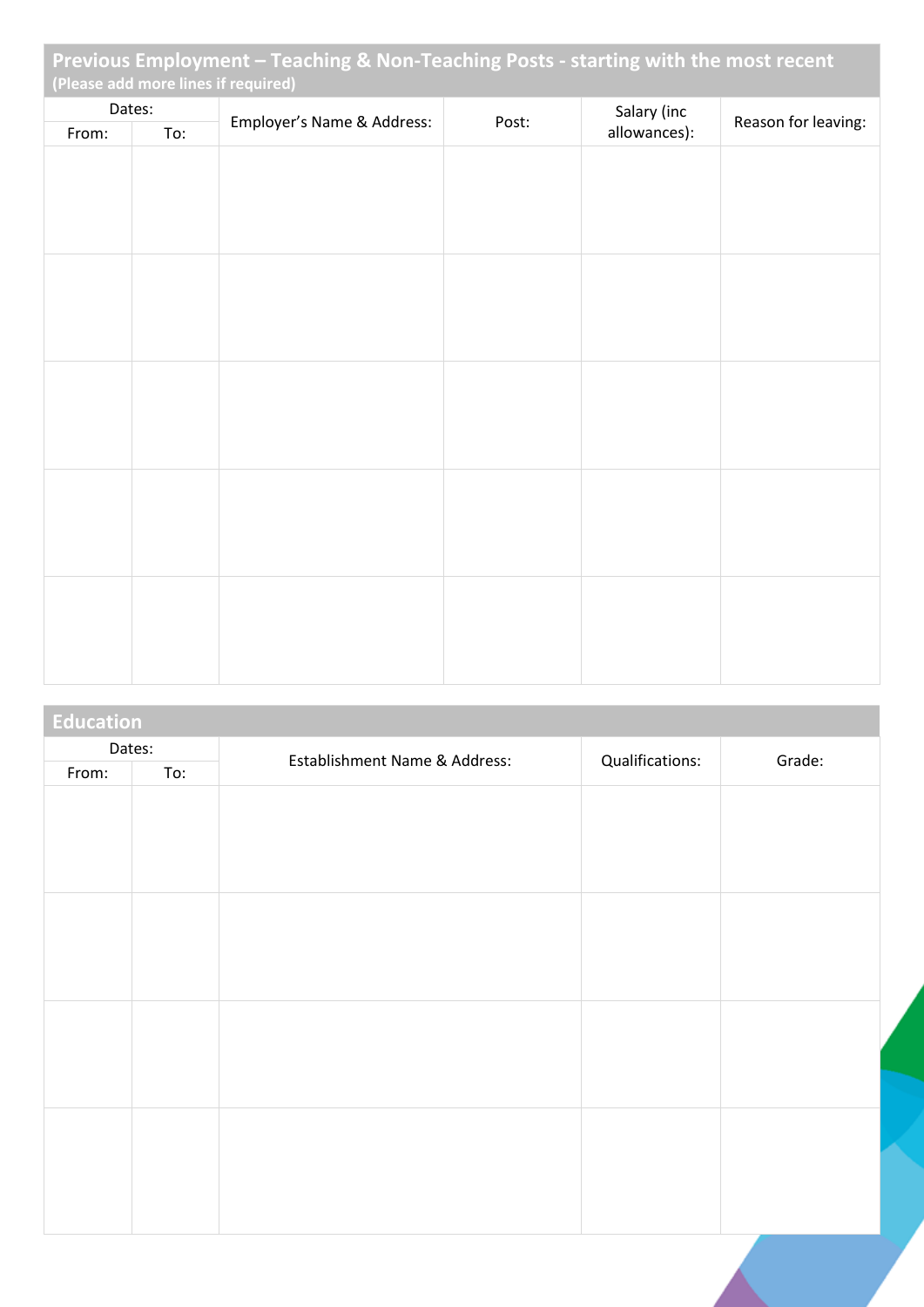| <b>Membership of Professional Organisations</b> |                      |                                   |                     |  |
|-------------------------------------------------|----------------------|-----------------------------------|---------------------|--|
|                                                 | Dates of Membership: |                                   | Membership Level:   |  |
| From                                            | To                   | Professional Body / Organisation: | Grade:<br>Duration: |  |
|                                                 |                      |                                   |                     |  |
|                                                 |                      |                                   |                     |  |
|                                                 |                      |                                   |                     |  |
|                                                 |                      |                                   |                     |  |
|                                                 |                      |                                   |                     |  |
|                                                 |                      |                                   |                     |  |
|                                                 |                      |                                   |                     |  |
|                                                 |                      |                                   |                     |  |
|                                                 |                      |                                   |                     |  |

| <b>Relevant Professional Development</b><br>(in the last 5 years) |        |                         |          |        |           |  |
|-------------------------------------------------------------------|--------|-------------------------|----------|--------|-----------|--|
|                                                                   | Dates: |                         |          |        |           |  |
| From                                                              | To     | <b>Organising Body:</b> | Subject: | Grade: | Duration: |  |
|                                                                   |        |                         |          |        |           |  |
|                                                                   |        |                         |          |        |           |  |
|                                                                   |        |                         |          |        |           |  |
|                                                                   |        |                         |          |        |           |  |
|                                                                   |        |                         |          |        |           |  |
|                                                                   |        |                         |          |        |           |  |
|                                                                   |        |                         |          |        |           |  |
|                                                                   |        |                         |          |        |           |  |
|                                                                   |        |                         |          |        |           |  |
|                                                                   |        |                         |          |        |           |  |
|                                                                   |        |                         |          |        |           |  |
|                                                                   |        |                         |          |        |           |  |

| (if applicable) |    | <b>Break in Previous Employment History</b> |  |
|-----------------|----|---------------------------------------------|--|
| Dates:          |    | Reason for break:                           |  |
| From            | To |                                             |  |
|                 |    |                                             |  |
|                 |    |                                             |  |
|                 |    |                                             |  |
|                 |    |                                             |  |
|                 |    |                                             |  |
|                 |    |                                             |  |
|                 |    |                                             |  |
|                 |    |                                             |  |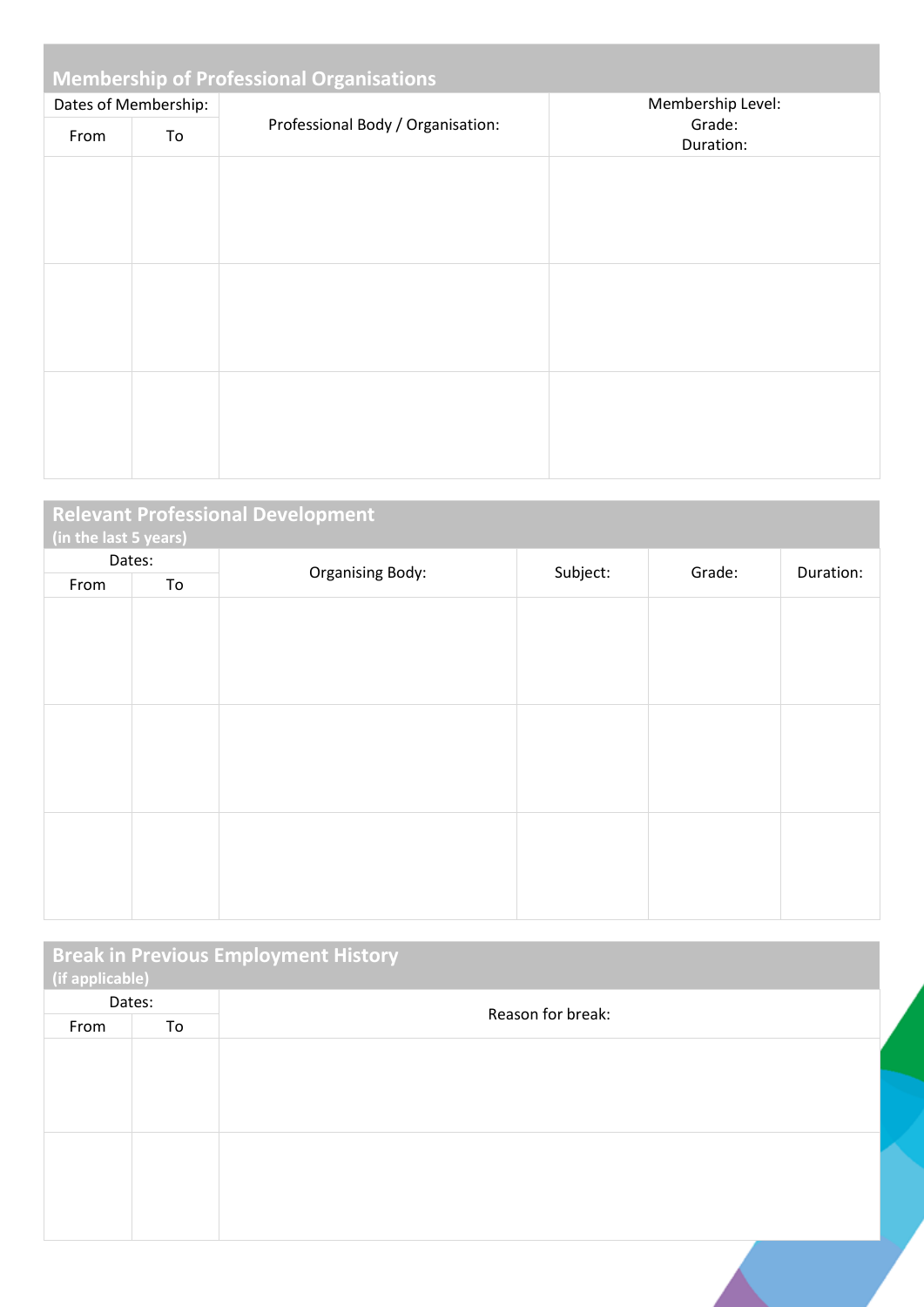## **Summary of Experience, Skills, Knowledge & Competencies**

Please outline your suitability for the role by referring to the person specification and providing evidence of impact and outcomes. (maximum of 2 pages):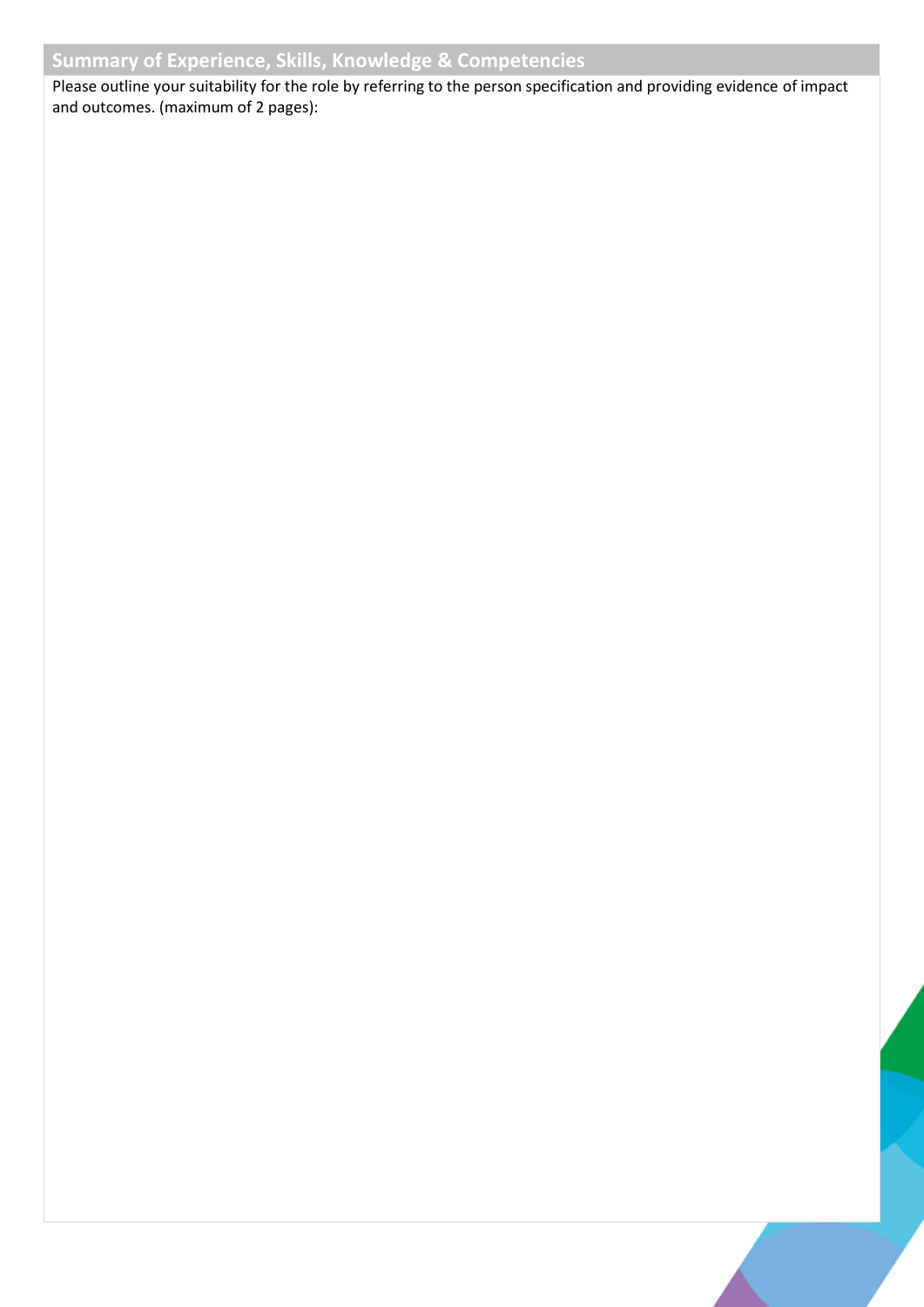Continue on this page.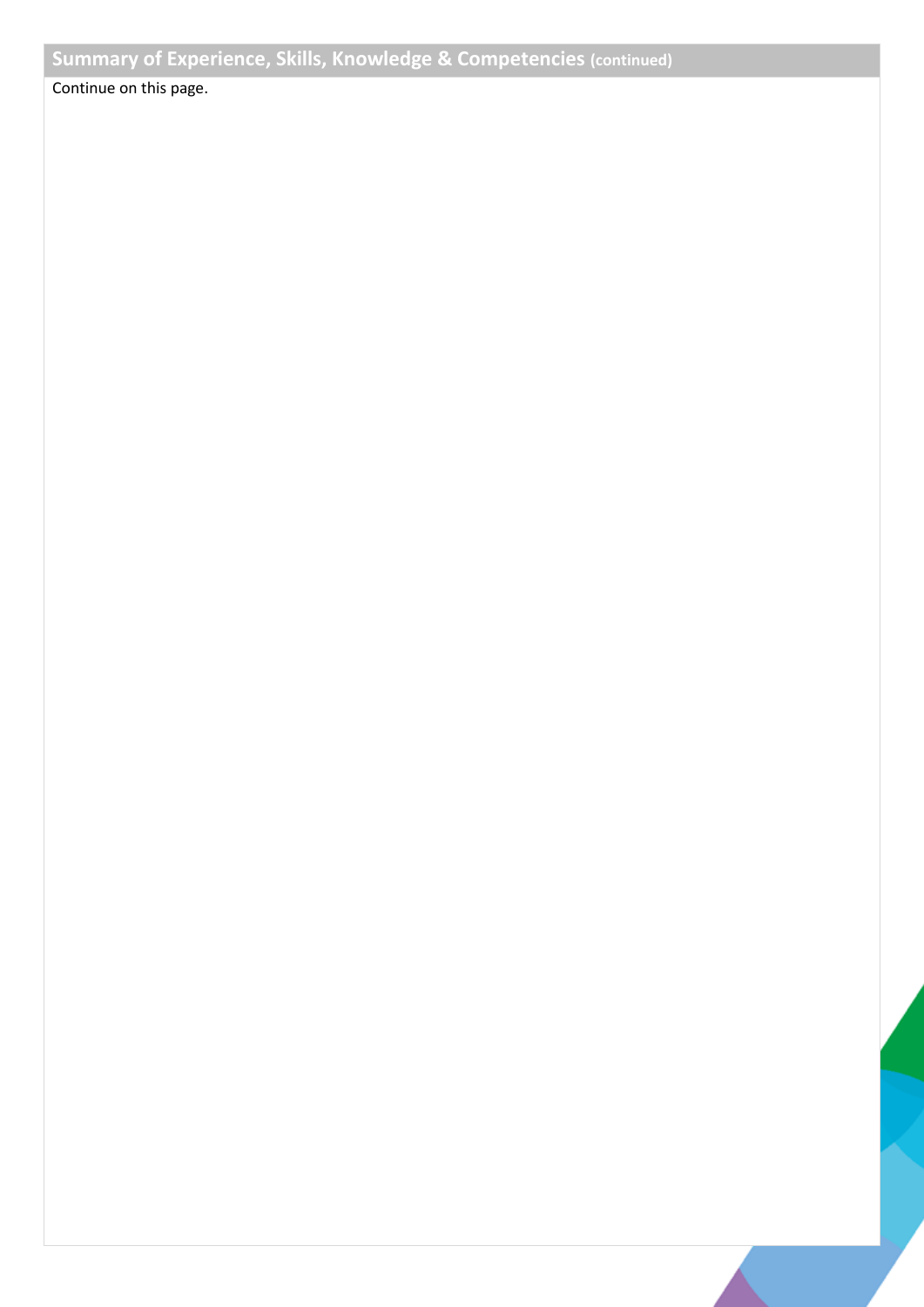Please detail any further information you feel is relevant to your application that has not already been covered on this application:

**Interview Arrangements**

Please indicate below any dates you would not be available for interview:

## **Disability / Health Conditions**

The Equality Act 2010 defines disability as 'A physical or mental impairment which has a substantial and long-term adverse effect on the ability to carry out normal day-to-day activities.'

Do you consider yourself to be disabled? Yes/No

Please indicate below if you require any reasonable adjustments, due to a disability or health condition, to enable an interview, or which you wish us to take into account when considering your application?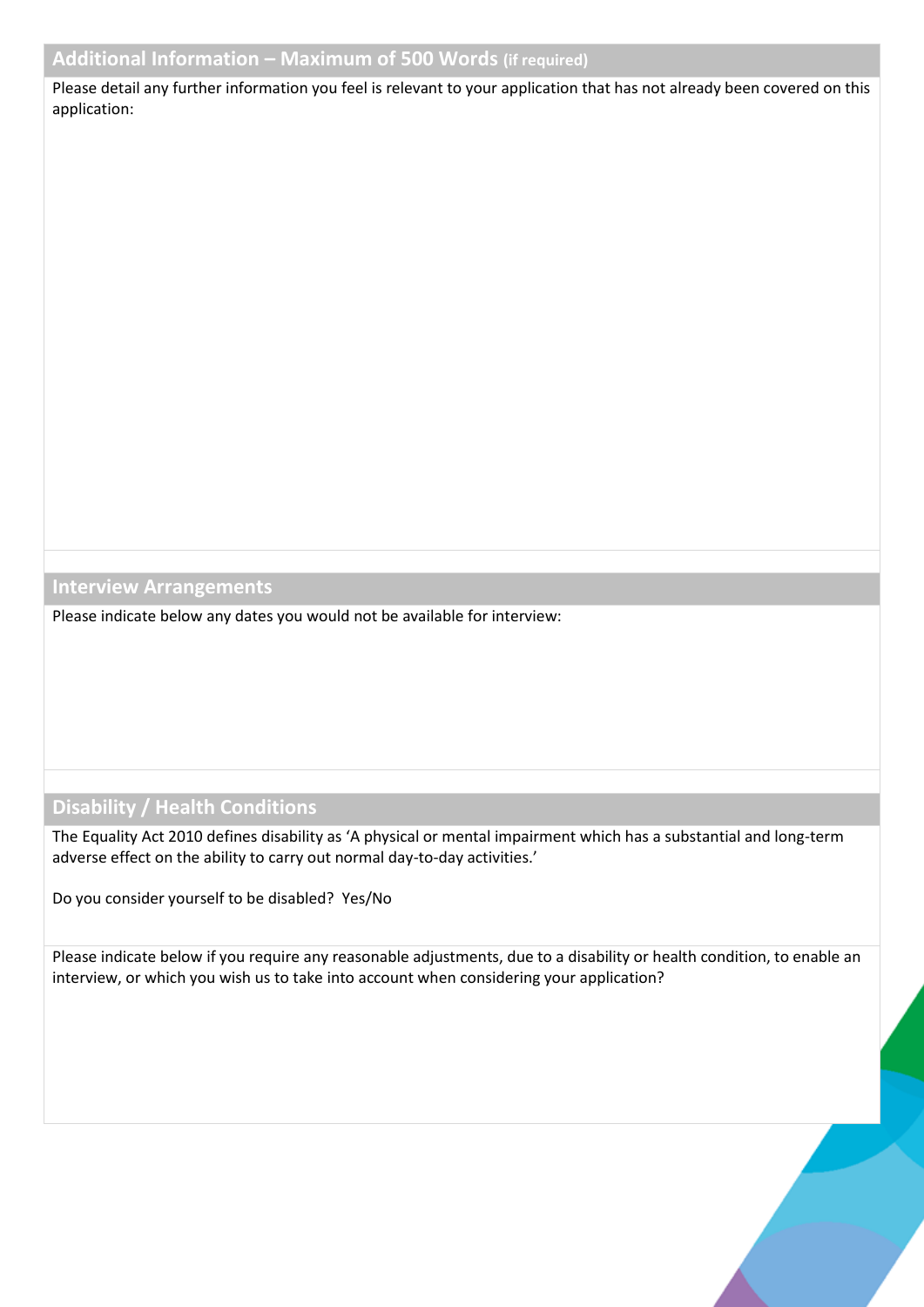#### **Data Protection Act**

The information you supply when requesting a job pack will be held for monitoring and evaluation purposes and in connection with any future contact. This information will be kept for a maximum of 18 months from last contact. When you sign and return this form you are giving your permission to process and hold the information you have supplied on it, including any information you consider to be personal and sensitive, if your application is unsuccessful, the form will be held for up to 6 months and then destroyed.

#### **Applicant Declaration**

I confirm that the statements in this application are true, correct and accurate and that I have not omitted any facts which may have any bearing on my application. I understand that falsification of qualifications or any other information may lead to the withdrawal of any offer of employment, or dismissal where employment has already commenced. By signing this form, I agree to the School/College/Academy using this information to consult any third parties or external organisations for the purposes of confirming and/or clarifying such information.

I understand that if I do not tell you about any relationships with employees or governors at the School/College/Academy and this is discovered after appointment, I could be dismissed.

The amendments to the Exceptions Order 1975 (2013 & 2020) provide that certain spent convictions and cautions are 'protected' and are not subject to disclosure to employers and cannot be taken into account. Guidance and criteria on the filtering of these cautions and convictions can be found on the Ministry of Justice website.

Should you be shortlisted for the position, you will be required to complete a criminal records self-declaration form in order to provide any information about any unspent and unprotected criminal records that you may have.

I understand that if I am shortlisted for the position and do not tell you about any relevant unspent criminal convictions including adult cautions, reprimands, warnings or that I am under investigation or have pending prosecutions and this is discovered after appointment, I could be dismissed without notice.

**I can produce the original documents of my qualifications at the interview.**

**I understand that any canvassing, directly or indirectly, will be a disqualification.**

**I understand I MUST provide documents proving eligibility to work in the UK, prior to confirmation of appointment.**

**I am prepared to undergo a medical examination, prior to confirmation of appointment.**

Signature: Date: Date: Date: Date: Date: Date: Date: Date: Date: Date: Date: Date: Date: Date: Date: Date: Date: Date: Date: Date: Date: Date: Date: Date: Date: Date: Date: Date: Date: Date: Date: Date: Date: Date: Date: D